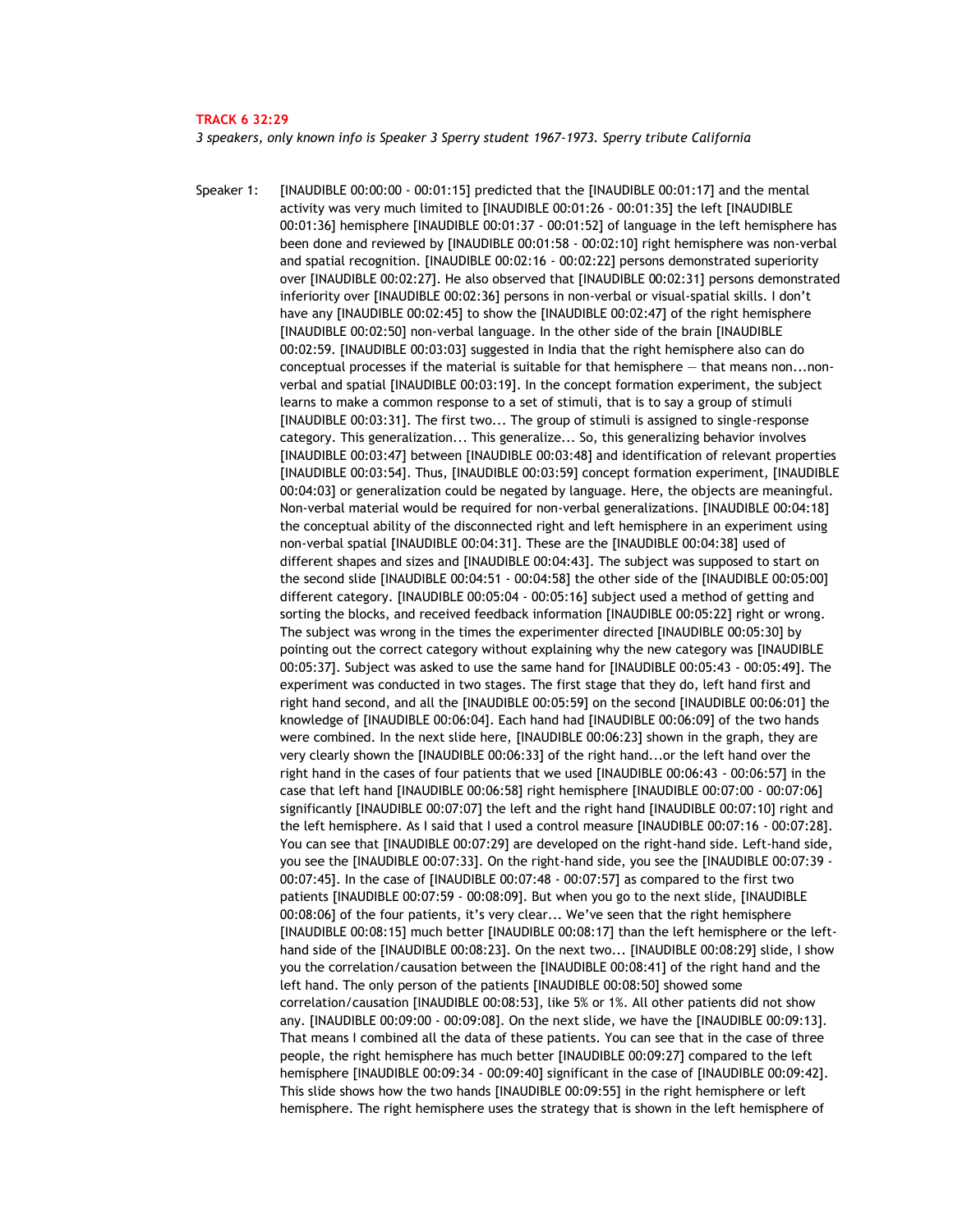the [INAUDIBLE 00:10:09]. Going to the [INAUDIBLE 00:10:15 - 00:10:20]. On the other hand, the left hand uses the exact same category that is the combination of size and shape. [INAUDIBLE 00:10:34] category. The right hemisphere [INAUDIBLE 00:10:37 - 00:10:48]. On the left hand, [INAUDIBLE 00:10:49 - 00:10:55] to find the answer. And therefore, the right hemisphere is better in learning spatial ability compared to the left hemisphere, which is good for language and conceptual processes [INAUDIBLE 00:11:10].

## [Applause]

Speaker 2: Thank you, [INAUDIBLE 00:11:26]. Thank you for being just exactly on time. Jerre Levy, has she arrived or [INAUDIBLE 00:11:34]? [INAUDIBLE 00:11:38]. Okay. [INAUDIBLE 00:11:41] will talk about hemispheric specialization and hemisphericity versus laterality [INAUDIBLE 00:11:51 - 00:12:01].

### Speaker 3 Sperry student 1967-1973:

[INAUDIBLE 00:12:02] that Jerre's not here, although the good news is it gives me more time. She's a tough act to follow in the first place. It gives me a little more time for my talk. I'm very pleased to be here. I'm glad there's a [INAUDIBLE 00:12:21 - 00:12:32]. I'm glad to be here to take part in this tribute to Roger Sperry. I was a graduate student [INAUDIBLE 00:12:38] from 1967 to 1973. And although he probably couldn't do the same tribute, that was done him by the Nobel Committee, which you all he won the prize in 1981, and honored also by the Swedish stamp. [INAUDIBLE 00:12:56] spoke today. I have... Many of us... For many of us who wondered... Ah, you've never seen the stamp before.

Speaker 4: Have you cooked this stamp up or is this the real one?

#### Speaker 3 Sperry student 1967-1973:

No, it's the real stamp! I got it [INAUDIBLE 00:13:17]. I saw it in Sperry's house. [INAUDIBLE 00:13:21] Sperry's house [INAUDIBLE 00:13:22]. Several of the Nobel Prize Winners are honored, by the way. [INAUDIBLE 00:13:29] happen to be on the same stamp. In any case, many of us had no doubt that he should be winning the Nobel Prize, but a lot of us wondered why he won it for this particular topic, since he made major contributions in many years prior to that. And I had the opportunity to ask Curt von Euler, who was on the committee, as to why he won the Nobel Prize for that, and his answer was because of the tremendous impact that it had on all of our society and throughout. Some of that impact, I think, has been good and some has been bad, perhaps, and perhaps I can talk a bit about that today. The first part [INAUDIBLE 00:14:09] to do with laterality is pretty much what we've been saying in this section, is that, well, the right hand doesn't know what the heck it's doing. So, this will be the laterality part, and, of course, the standard picture, as you've already seen today, the left hand [INAUDIBLE 00:14:25 - 00:14:29] left and right visual field. The left hand [INAUDIBLE 00:14:31] in left visual field and not the right, and so on. So, this is the way the lateralities start [INAUDIBLE 00:14:37]. So, we still think we can communicate with the two sides of our brain by some other kind of technique.

An old standard one used is the dichotic listening technique that I used and many other graduate theses have been built on [INAUDIBLE 00:14:58] and so on. This particular technique is relatively simple and straightforward. You have two verbal words, in this case the numbers, seven and nine [INAUDIBLE 00:15:11] and so on, and that subject will say as many of those words as they possibly can. You can do this with other kinds of stimuli, in this case [INAUDIBLE 00:15:21 - 00:15:31] one ear exactly the same time [INAUDIBLE 00:15:29] the other ear. [INAUDIBLE 00:15:30] multiple guess. And if you had an ear preference, you then concluded that there was some kind of hemispheric preference on the other side through this standard laterality [INAUDIBLE 00:15:41] since language was... at least speech certainly was in the left hemisphere, perception of language was somehow assumed to be also in the left hemisphere. By the way, in the past we've given individuals and groups of individuals... In this case, we put some rather makeshift earphones [INAUDIBLE 00:16:01], but in any case you can give this task to a whole group of people at one time. It doesn't really make much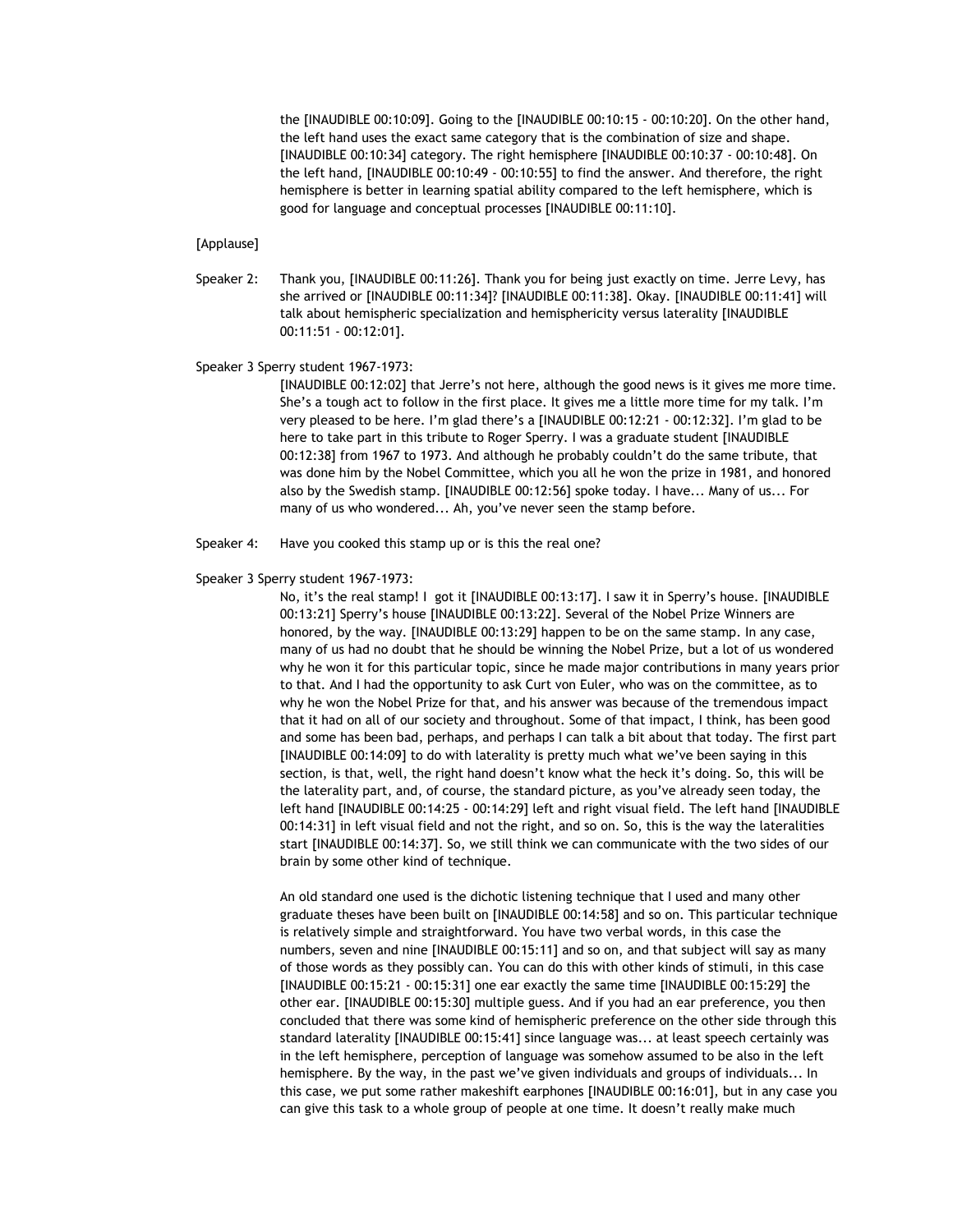difference. [INAUDIBLE 00:16:09]. Here's some typical data just to show you what it would be like. Here, the measure is left minus right, so if your right ear is better, it's a negative. The graph is pointing down [INAUDIBLE 00:16:23] three groups of subjects [INAUDIBLE 00:16:26] had very strong right-ear dominance. [INAUDIBLE 00:16:31] left-ear dominance [INAUDIBLE 00:16:33] focusing on [INAUDIBLE 00:16:35] positive. But typically, you see the data like this. Here's a study I did with [INAUDIBLE 00:16:42] second language [INAUDIBLE 00:16:46]. So, dichotic listening was given first in one language and then in another language. In this case, it was in Hebrew. And as you there's a strong... This is a laterality effect [INAUDIBLE 00:16:57] laterality [INAUDIBLE 00:16:58]. We had to control for overall performance, [INAUDIBLE 00:17:03] to more right ear [INAUDIBLE 00:17:06] left hemisphere [INAUDIBLE 00:17:08], and it really didn't make too much difference whether you heard the second language at birth, as a child, or an adult, or had been speaking it for a long period of time or a short period of time. The whole point was that you had... It was a fairly robust, strong effect of right-ear dominance [INAUDIBLE 00:17:24] and that was the typical laterality.

People then went on to kind of use these kinds of tests on normal individuals to show what kind of specialization occurred in the right hemisphere, what kind of specialization occurred in the left hemisphere. This was known as the [INAUDIBLE 00:17:39] laterality. But the trouble was that people started making up what it was that they were, if they were rightbrained thinkers and left-brained thinkers. [INAUDIBLE 00:17:51] had his shot at it. "I think I'm a left-brained person. [INAUDIBLE 00:17:55] and numbers." "And I guess I'm a rightbrained person. I'm good at jigsaw puzzles, like music, and I think I have a pretty good imagination." So, the idea is that people... It's sort of introspective to say, well, I'm a rightbrained person because of this and I'm a left-brained person because of that. So, one should at least test out how good one was. That's what the idea was, is that you're trying to test out how good you are at these kind of so-called right-brain tasks, or how good you are at these so-called left-brain tasks. And laterality tests like lateralizing it to one side really doesn't do it. What you want to know is are you better at sequencing; are you better at verbal skills; are you better at spatial skills; and so on. So, I can start with a test [INAUDIBLE 00:18:44] to test precisely that. And the test [INAUDIBLE 00:18:46] can be given on an individual [INAUDIBLE 00:18:49] audio tape so it's automated and gives instructions, and the subject would sit there in front. Or, once again, you can give it to a whole classroom [INAUDIBLE 00:18:58]. Lots of data, very fast. Good for a PhD thesis. Here, the subjects have their hands in the air because this is a sequence task and they're not supposed to write until the [INAUDIBLE 00:19:09] sequence. So, the first task is...we call the serial sounds. They would hear well-known sounds. It wasn't the idea of recognizing sounds, but knowing which one was first, which one was second, and so on. So, they'd do three sounds in a series and have to write them down in the correct sequential order. Or we'd do the same thing with numbers. They'd hear a bunch of numbers in order and have to write them down in the same sequence. We would score them on not whether they're right or wrong, but how many they got correct in a sequence. If there were six in the sequence and they got four right, they'd get a higher score. And then a word fluency or a word production task. How many words [INAUDIBLE 00:19:42] number of letters [INAUDIBLE 00:19:45]. Four categories. So, that was our kind of verbal-sequential that would be associated with left brain.

For the right brain, visual-spatial tasks taken directly out on unilateral legion patients. This is from... This is a task where you see a big frame on a white background with a fixation point or [INAUDIBLE 00:20:05] shown in a whole classroom at one time. There would then be this "x" someplace on it, and on their answer sheet they'd have a similar kind of frame and they'd have to put the "x" in the right place [INAUDIBLE 00:20:17]. There's a mental rotation task. This is an easier one for [INAUDIBLE 00:20:23] or younger individuals — in this case, children. [INAUDIBLE 00:20:27] which two of those are the same [INAUDIBLE 00:20:30]. This is a bit more difficult for older folks and more functional folks [INAUDIBLE 00:20:40] Shepard-Metzler figures [INAUDIBLE 00:20:43] more difficult. A similar kind of a mental imagination task [INAUDIBLE 00:20:52]. So, take the numbered block number one. The task was is how many blocks are touching it. In this case, you can easily see that two of the blocks are touching it. If you take block number three, however, it's a little easier to see...it's a little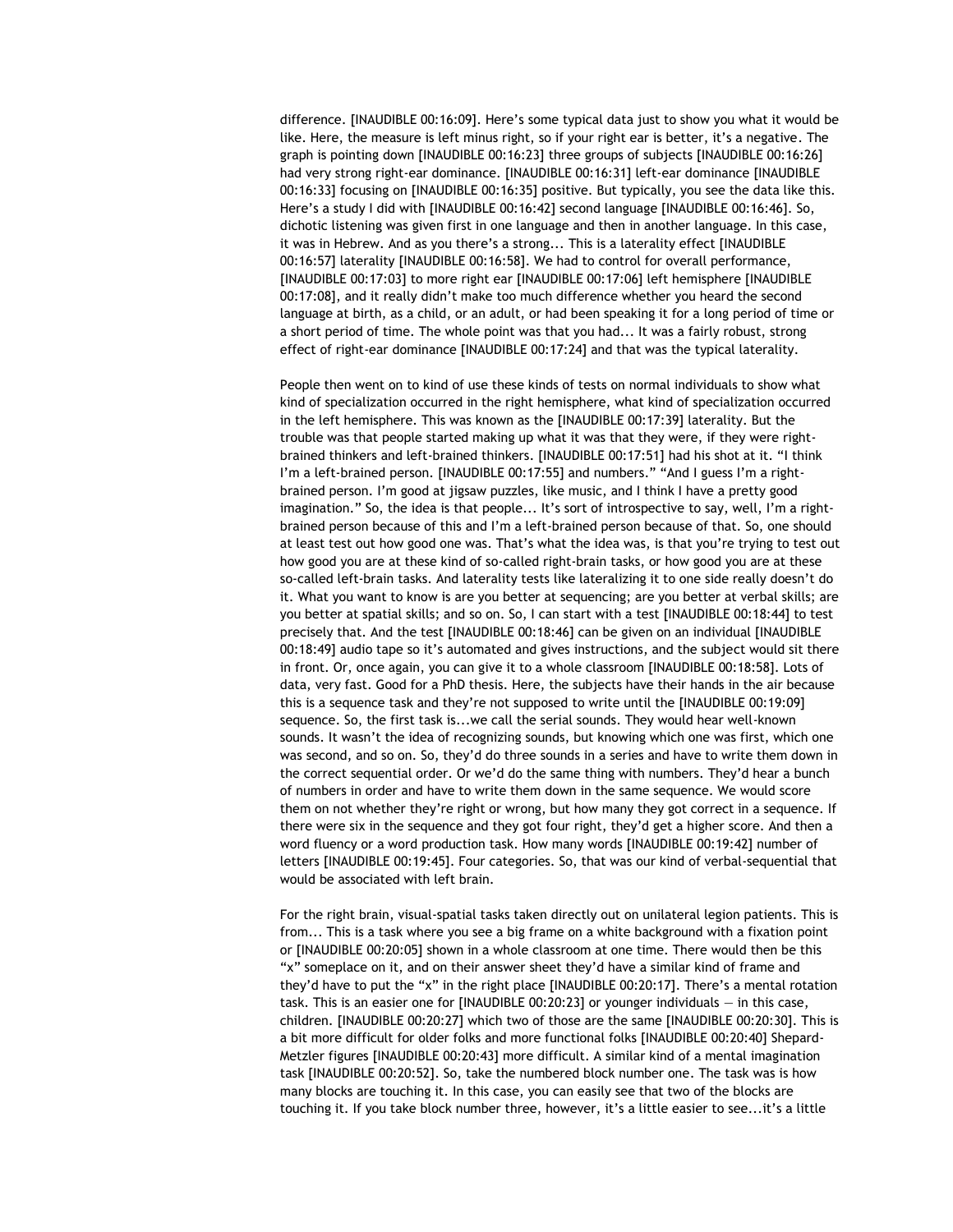harder to see that there's four blocks touching that. The top one is [INAUDIBLE 00:21:07] next to it and one underneath it is easy to tell. [INAUDIBLE 00:21:11] on the other side [INAUDIBLE 00:21:12] all the blocks are the same size. And that would require some kind of imagination. And, finally, a standard [INAUDIBLE 00:21:19] test. You have to recognize what those objects are.

So, we gave this to a group of folks. And again, these weren't lateralized tasks, but the idea was that if you did better on the visual-spatial task, you're presumably doing it better with the right hemisphere, and the same thing with the left tasks. And so the test has been standardized on adults and children and males and females that are slightly different, and you get standard scores. And you get a right hemisphere measure [INAUDIBLE 00:21:47] for historical purposes, or you get a left hemisphere score, and it's basically a sum of all the tests. [INAUDIBLE 00:21:56] on all the tests, and you get some kind of measure of laterality. In this case, [INAUDIBLE 00:22:02] laterality [INAUDIBLE 00:22:04]. Let's just take a look at the difference between the two. Since it's standardized, by definition a normal person would get zero on this test. But if you get something better on the visual-spatial skill, then it would be a positive measure. If you get something better on the verbal-sequential measure, it'll be a negative. That's just the way the measure was done. Perhaps that's a more modern version of what you would be calling it. And then you can do all kinds of things like that. But the first thing you want to ask: Is there any relationship to laterality? That is, the more verbalsequential you are, is that related to how lateralized you are in terms of dichotic listening tasks, for example? The answer is: no way. [INAUDIBLE 00:22:47] and why should it be, for that matter? Everybody knows that [INAUDIBLE 00:22:51] dominant and for verbal skills in most individuals, just because it's the other way doesn't mean that you're going to do better on those kinds of tests. There's really no difference. And that was L versus V, which is L, laterality, versus verbal-sequential, and here's laterality versus the visual-spatial [INAUDIBLE 00:23:08]. So, that didn't pan out, nor did [INAUDIBLE 00:23:13]. The idea is, however, in using those kinds of tasks is that we get the idea that people think differently. They just think in different ways. This is an early comic...cartoon that appeared in the 1970s, actually. [INAUDIBLE 00:23:31] the left side of my brain [INAUDIBLE 00:23:33] the right side of my brain [INAUDIBLE 00:23:34] to run a business properly. Again, the problem comes in the popularization of this, that the [INAUDIBLE 00:23:42] are we talking deliberate response [INAUDIBLE 00:23:44] left-brain [INAUDIBLE 00:23:45] or are we talking [INAUDIBLE 00:23:46] right-brain [INAUDIBLE 00:23:49]. And the good... It's funny, but the sad part about that is people then got the idea that they can say here's what a right-brain person thinks and does, and they would come up with questionnaires as to what they were, and you'd find these kinds of questions on a questionnaire and people would be able to say, "Well, I'm a rightbrained person because of this and that."

Here are two of these tests, one with [INAUDIBLE 00:24:11], which is called [INAUDIBLE 00:24:12]—I can't remember what the acronym is—the other one by McCarthy, which is the 4MAT system, and they have this right-brain measure and a left-brain measure, and even an integrated measure [INAUDIBLE 00:24:22]. And as you see, these are two different tasks given to the same group of individuals, and they are pretty well correlated; that is, the right brain is correlated with the right brain and the left brain is correlated with the left brain, and so on. So, they're at least consistent within themselves and they may even measure something. The question is: How is it related, let's say, to the visual-spatial, verbal-sequential skills that I just showed you [INAUDIBLE 00:24:44]? And, in fact, [INAUDIBLE 00:24:46]. What's interesting, actually, if you look at those two red numbers on the right, it shows that the verbal-sequential test is positively correlated to what they call a right-brain person and negatively correlated to what they call a left-brain person. So, if there's any significant [INAUDIBLE 00:24:59] wrong direction. Now, that doesn't mean these tasks don't show something and couldn't be used, but in terms of having been related to any brain function, I certainly couldn't find anything. So much for that idea. And this shouldn't make it any more brilliant an idea than [INAUDIBLE 00:25:17] from the right side of your brain.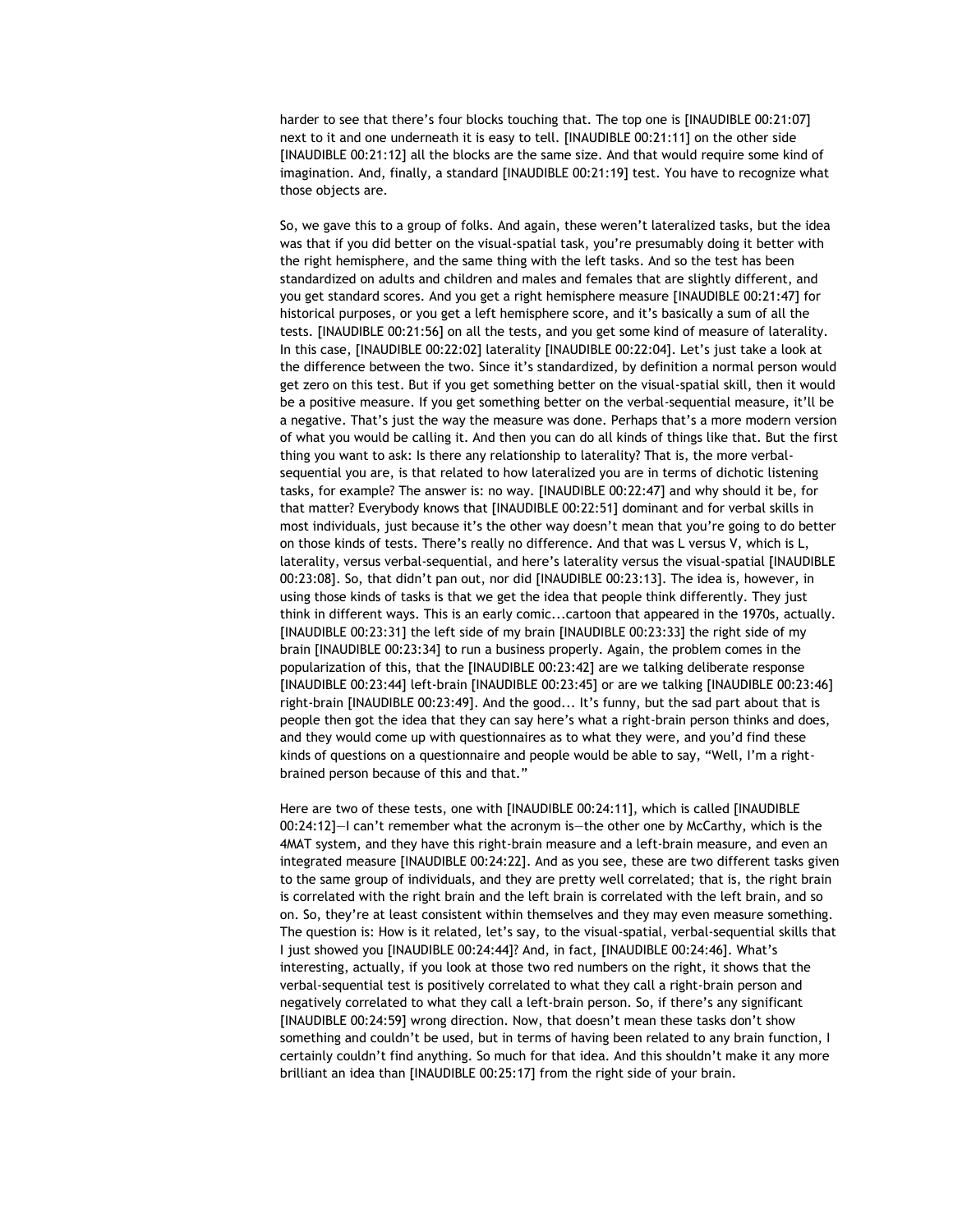So, what good is it all? Well, everybody's got their theories, and I guess that was very popular because the proponents of those kinds of theories were better salespersons than I am. I [INAUDIBLE 00:25:32] of what it is that is useful in terms of hemisphericity — that is, how well one...if one uses those kinds of functions—visual-spatial, verbal-sequential—in their everyday life. And I think that contrary to many folks...to many of my neuropsychological colleagues who are looking for the anatomical location of these things using CAT scan/CT scan [INAUDIBLE 00:25:56]. The right research should be looking at the relationship between neurotransmitter systems and [INAUDIBLE 00:26:03]. And I'm going to present to you three...well, two experiments [INAUDIBLE 00:26:09], which I hope will demonstrate that what should be...what is important here are neurotransmitter issues rather than anatomical location.

One way to do that is show [INAUDIBLE 00:26:22] changes during sleep cycles. The study was, well... The study was 12 male subjects. This was replicated later on 12 female subjectswhere half were tested on waking from REM sleep, and then were tested later on waking from non-REM sleep. With the other half, they woke up first from non-REM, and were tested later in REM. So, the point is is every subject was tested twice [INAUDIBLE 00:26:42], woken once from REM sleep, once from non-REM sleep...[INAUDIBLE 00:26:48]...woken once from non-REM sleep, woken once up from REM sleep, compared to themselves and how they did on those tasks that I just showed you [INAUDIBLE 00:26:57] counterbalance which test you gave first. And the results show here... The way to read this slide is that the visual-spatial tests in the REM sleep...or, I'm sorry...the visual-spatial tests in the non-REM sleep subtract from the visual-spatial in the REM sleep. So, of all the different individual subjects [INAUDIBLE 00:27:16], if the bar is pointed upward, that means they did better in the REM on the visualspatial test, and almost everybody did, as you can see. Compare that to the verbal-sequential situation, where everything's pointed down, which means they did better in the verbalsequential test during the non-REM period. So, there was this very significant interaction where they did better on [INAUDIBLE 00:27:37] compared to themselves. And you put it all together and the idea is not that everybody switched over—that is, not that they did better on the spatial task in the REM period and better on the verbal task in the non-REM period but that it was all relative. So, if they did this well on the visual... [INAUDIBLE 00:27:55] difference in the visual-spatial tasks, where this is visual-spatial, then they got [INAUDIBLE 00:28:00] different in the non-REM period. That's what this shows, and 11 out of the 12 subjects showed that, and the replication was the same kind of thing. Now, for things to fluctuate like that in REM and non-REM period, you can't be talking about anatomical location; you have to be talking about something [INAUDIBLE 00:28:17]. And to answer your question: No, I don't know what it is. By the way, if you look at total performance, it didn't matter. Some were better in the REM period; some were better in the non-REM period, so it had nothing to do with whether you're tired or not during one of the periods.

The second test [INAUDIBLE 00:28:33]; that is, what about the fluctuations throughout the day? So, what we did is we took 24 male subjects and tested them every—a representative test that I'll show you in a minute—[INAUDIBLE 00:28:44] every 20 minutes for eight hours. They also put [INAUDIBLE 00:28:47] catheter because they thought something might be related to hormone function, and [INAUDIBLE 00:28:52] by just checking at each of the cycles whether there were significant peaks. We did a similar word production task, that we used two letters because you had to do it every 20 minutes, so you needed a lot more letters. The same localization task and a single-digit modalities task, which in our hands [INAUDIBLE 00:29:13] on both of those other factors, so it was kind of a neutral task. And what we found was... Now, these are periods, so four and eight is the whole day. It was an all-day period. There's a lot of all-day cycles; that is, they got better and worse over the [INAUDIBLE 00:29:28] earlier peaks. But as you see, at 96 minutes there was a peak; that is, some subjects have better and worse alternated [INAUDIBLE 00:29:36] localization task every 96 minutes. So, something was fluctuating. What's also interesting, if you look at the word production, there's a peak in a different place — at 80 minutes, in particular, and also one at 160, which means that's the harmonic effect. So, you get different peaks, then, depending on what the task was if you know the tasks were given exactly the same time. [INAUDIBLE